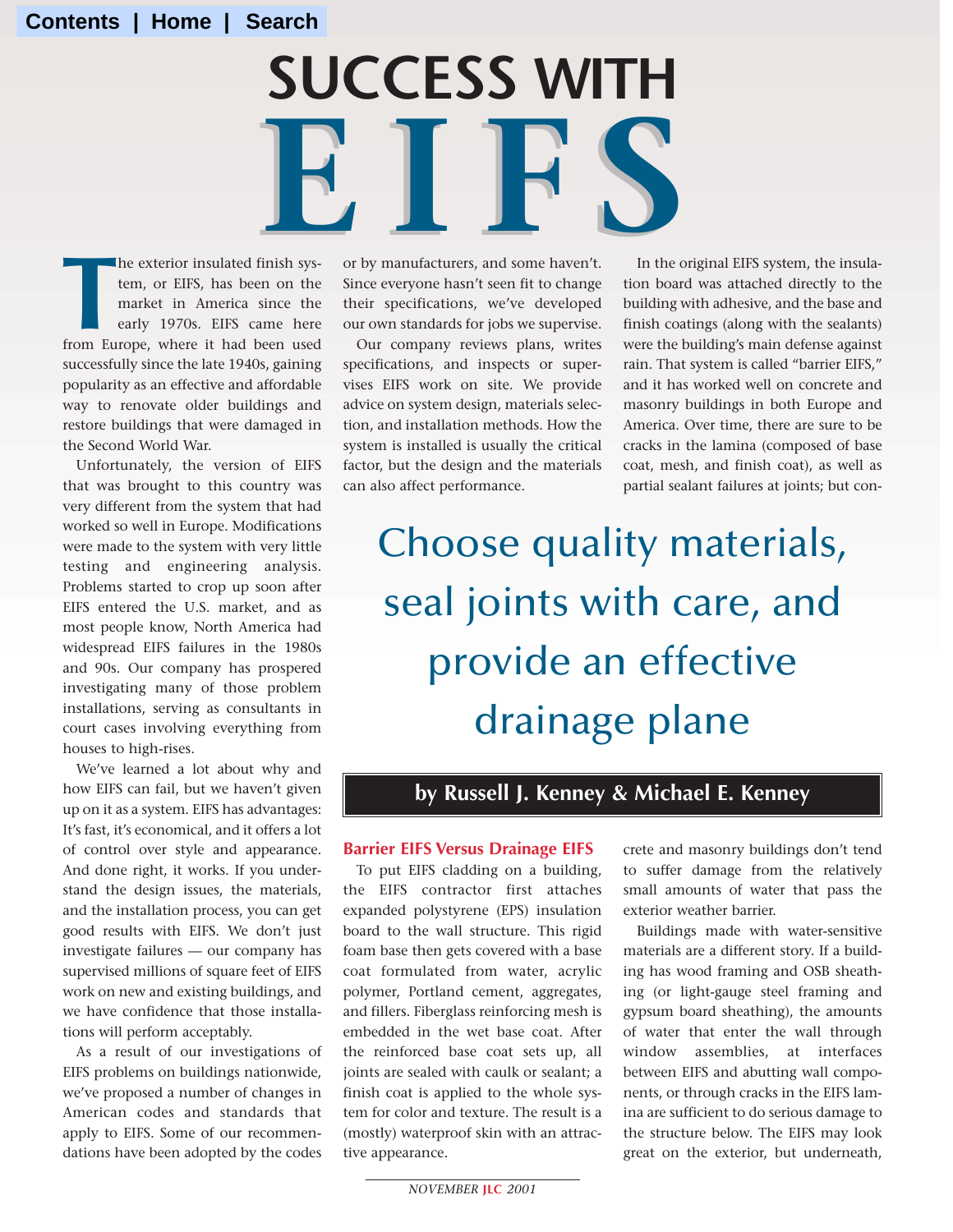the building could be disintegrating. As the substrate deteriorates and the bond between the building and the EPS weakens, the foam and lamina experience more movement, the cracking gets worse, more water enters, and the problem grows. Sometimes large areas of EIFS can lose their bond to the building and hang loose, held in place by nothing but the caulking around the windows. In the end, the wind may tear off whole sections of the exterior cladding. For wood buildings, hidden structural rot can be fatal.

We've investigated commercial buildings where underneath the EIFS, some of the backup walls were constructed of concrete or masonry, and other sections were made of steel framing with gypsum board sheathing. Often in those structures, the masonry sections are in good shape, with the EPS still well attached, while the parts of the building with a moisture-sensitive backup wall are basically falling apart. The difference comes down to how well the substrate can tolerate moisture.

That doesn't mean that EIFS is restricted to masonry buildings. It can be effectively installed on a woodsheathed or gypsum-sheathed structure. But wherever the sheathing



# **Drainage EIFS System**

**Figure 1.** A drainage EIFS system relies on a drainage medium such as asphalt felt paper or housewrap to protect moisture-sensitive parts of the building against water that gets past the surface coatings. Foam board is attached over the drainage plane using mechanical fasteners; then base coat is troweled onto the foam, and fiberglass mesh is embedded in the base coat. Finally, a finish coat is applied over the reinforced base coat. Effective flashing details and joint sealing are critical to the success of the system.

consists of moisture-sensitive substrates like OSB or gypsum board, we recommend a "drainage EIFS" (also called "water-managed EIFS") design. This is also what the newer versions of the model codes require for residential construction (although not all jurisdictions have adopted that change). Since almost all houses are wood-framed with moisture-sensitive OSB or plywood sheathing, residential EIFS in general should be a drainage system.

#### **Drainage EIFS Details**

In a drainage EIFS system for woodframe buildings, the wall is first covered with a protective water-shedding drainage plane material; then mechanical fasteners are used to attach the EPS board to the wall system (see Figure 1). This works well in buildings sheathed with plywood or OSB. (For commercial buildings that use gypsum sheathing, there are also drainage EIFS systems that rely on a liquid or troweled-on waterproofing layer and use adhesively attached EPS, but these are seldom if ever used for residential work.)

Major EIFS manufacturers that supply drainage EIFS systems all have some sort of requirement for creating an air space or capillary break between the EPS board and the drainage material covering the wall. One method is to use a "crinkle wrap" variety of housewrap such as Tyvek's StuccoWrap. Another method is to use a type of EPS board that has a grooved, wavy, or waffled back profile, so that the board contacts the wall only in spots, creating drainage channels between the board and the weather-barrier drainage material. Both systems work acceptably.

In fact, we've tested EIFS systems using ordinary flat-backed EPS board over regular housewrap or asphalt felt and found that drainage occurs readily even without the "drainage channels." If you apply the EPS board flat to the paper, apply base and finish coats in the regular way, then cut a hole in the EIFS eight or ten feet up the wall and actually pour water in, you'll soon see the water drain out through the weep holes in the drainage track at the bottom of the wall.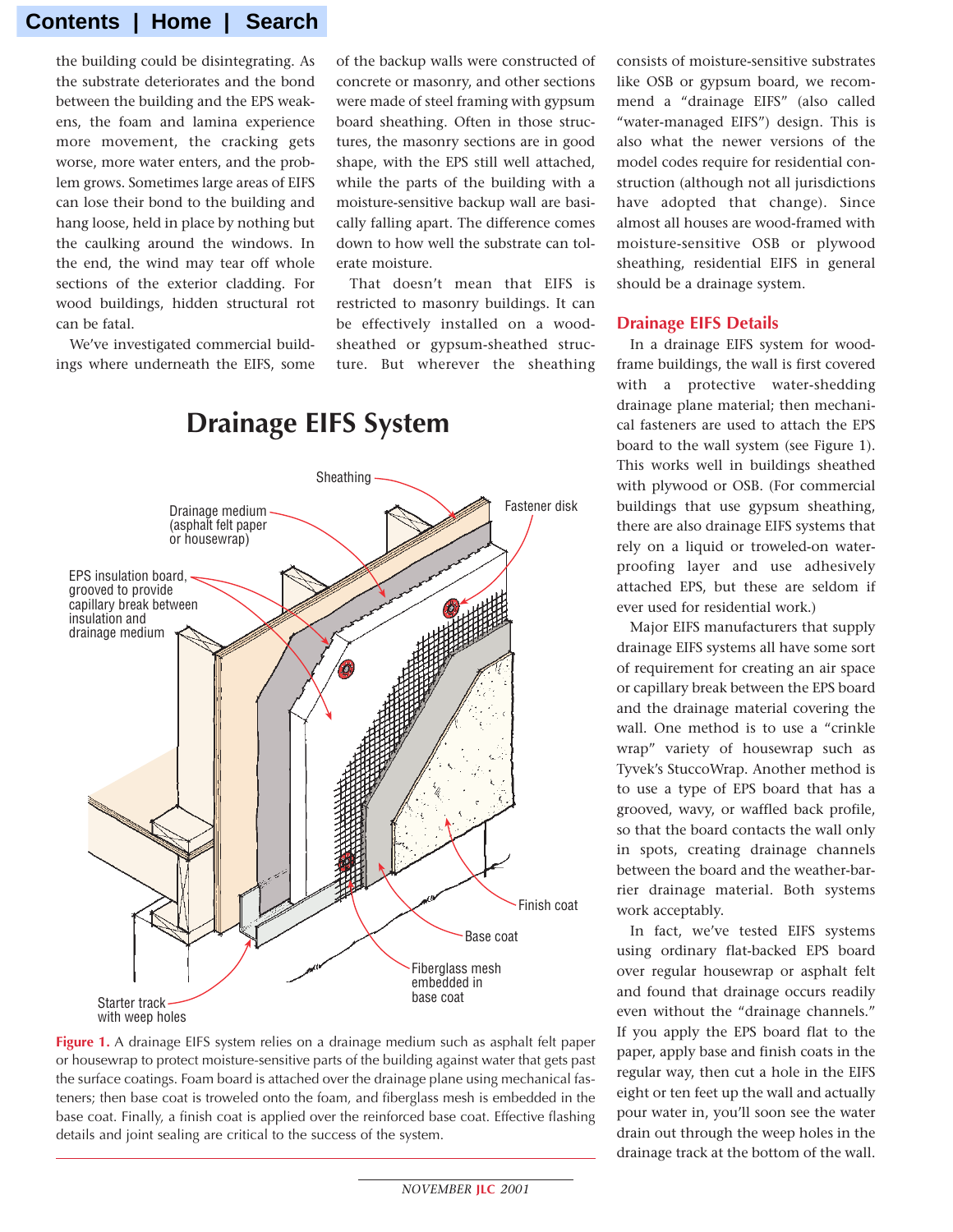Water drains behind the EPS, as well as through it. It's true that our own specs, like the major manufacturers' specs, do call for drainage-channel EPS board or crinkled housewrap, but that is mainly because we want the warranty to hold.

The "secondary weather barrier" beneath the EIFS should include not just a water-shedding drainage material (typically asphalt felt or housewrap), but also a system of flashings for all penetrations in the envelope, including windows, doors, outside lights, dryer vents, hose bibbs, and exterior electric outlets. Transitions where exterior decks are attached or where roofs abut walls also need foolproof flashings. All the flashings have to be integrated with the water-shedding drainage plane so that water flowing downward will always go on top of the drainage material, not behind it. Before the EIFS goes on, you should be able to spray the whole building with a hose and have no water contact the framing or sheathing.

To work right, the whole drainage plane system has to be carefully considered and properly installed. We've created some standard flashing details that are adaptable to most situations, but it's not possible to design a standard detail that will cover every possible scenario. In unusual cases, the trick is to "think like a raindrop." Water on a surface will generally seek to go down, although it may travel sideways or even up when it contacts very small cracks and capillary openings. When you come to a building element that calls for a custom flashing detail, just make sure that gravity will pull the water down and away from the wall, without bringing it into contact with fine cracks or narrow openings.

#### **EIFS Materials and Installation**

When the secondary weather barrier is done right, the building will be resistant to water damage even if the EIFS, windows, or caulking has some leaks. Nevertheless, the EIFS also should be installed correctly. The more waterproof and durable the EIFS skin, the better. Installation details matter, and so does the choice of materials. The goals are to prevent leaks, to resist weathering, and

to minimize cracking and sealant failures over time.

Our company has investigated every material used with the EIFS system the EPS board, the base coats, the fiberglass mesh, the sealants, and the finish coats. We've noticed that the European standards for most of those materials are stricter than the American standards, and in most cases, we believe that the stricter European standards are better. Unfortunately, because of the relatively weak U.S. industry standards, it's not always possible to get the same materials in America that are available in Europe. EIFS made with American materials may be less durable than EIFS in Europe, even if the installation details are the same (all the more reason to be careful about the secondary weather barrier). However, given what's available on the U.S. market, it's still worth the effort of choosing materials carefully and applying them correctly.

In our jobs, we use materials supplied by the major manufacturers that have been in the EIFS business for many years: Dryvit, Parex, Senergy, and Sto. However, all those companies offer installers a menu of choices in drainage wrap, EPS board, reinforcing mesh, and coatings. Our specs call for certain choices from that menu.

*EPS board.* EIFS requires a soft insulation board that can move without cracking (Figure 2). Because it must be soft, the board is not dense, and the nominal one-pound EPS board that is typically used for EIFS is not watertight. In Europe, EPS board is generally made using a vacuum process that results in a denser, less porous board. American EPS is most often made with a steam process and is generally less dense and more porous. The American manufacturing standards for a nominal one-pounddensity board require an actual density of only .9 pounds per cubic foot; but in tests we have performed, most boards on the market achieve that density barely, if at all. The standards also allow the board to absorb 2.5 times its own weight in water; in effect, the foam is allowed to be a sponge.

Water can take minutes or hours to pass through EPS board, depending on





*NOVEMBER* **JLC** *2001*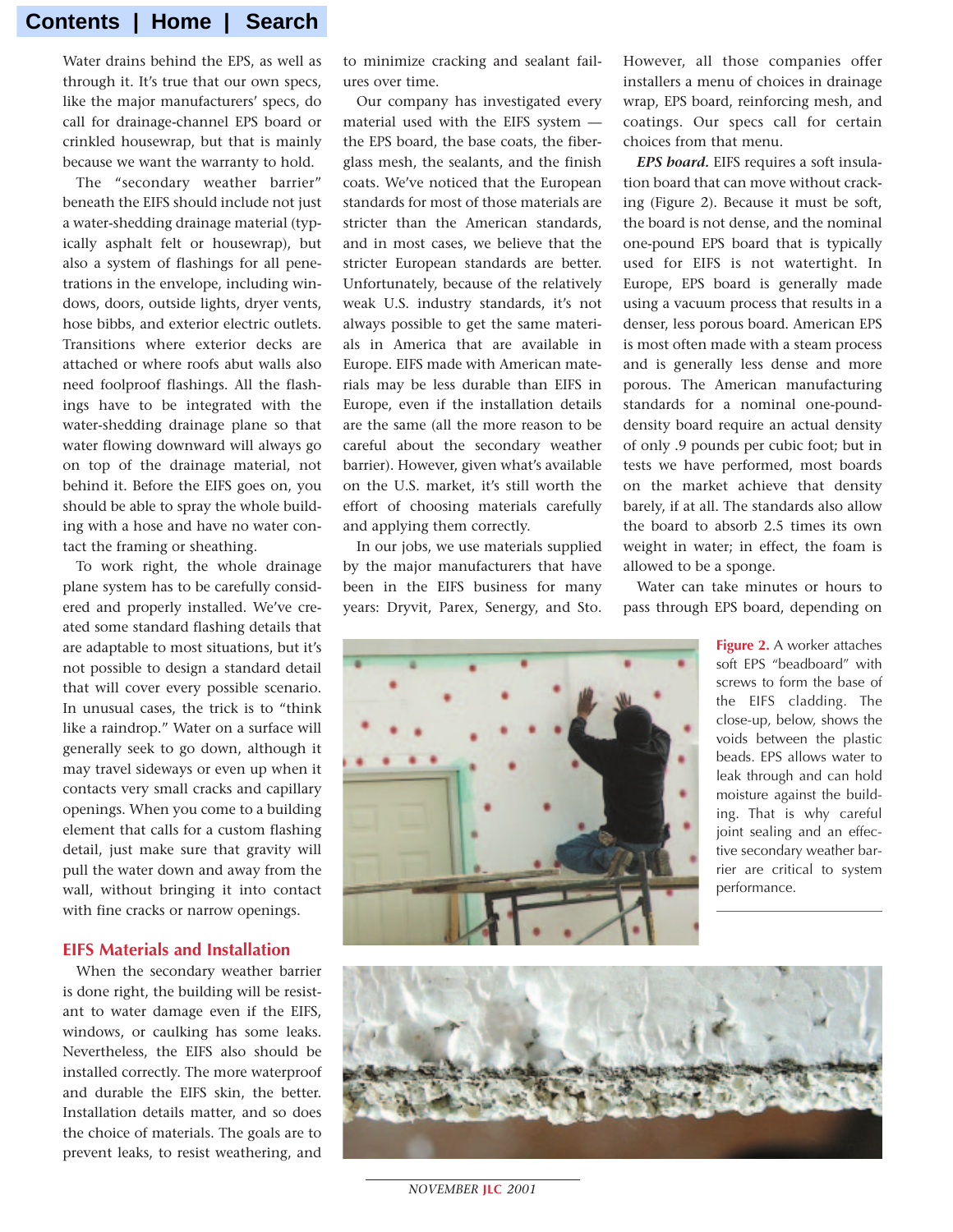the density of the board. But in any case, the EPS generally does not protect the house against water. Water that gets to the foam will trickle through it or through joints between foam pieces, and if the water can't drain out, it will collect at low spots. Trapped moisture in the foam can create moist conditions next to the wall. So it's critical to prevent cracking in the EIFS surface, to seal all joints effectively, to detail the secondary weather barrier carefully, and to allow drainage throughout the system.

For mechanically attached EPS, our spec calls for foam boards greater than one inch thick.

*Fiberglass mesh.* There are many types and grades of fiberglass mesh. It's all made with glass fiber and an alkalineresistant polymer coating, but the weight of the glass and the thickness of the protective coating vary. So does the way the fabric is made: Some mesh is woven (Figure 3), and some is non-woven.

Heavier mesh is stronger and stiffer than lighter mesh, and mesh with a thicker coating generally holds up better against the alkaline chemistry of cement compounds in the EIFS base coat. We prefer non-woven mesh because its coating is more continuous: The woven mesh can have gaps in the coating where the fibers contact each other in the weave. Unfortunately, it is difficult to find mesh manufacturers willing to fabricate non-woven mesh.

Manufacturers generally offer a "standard" 4-ounce mesh (weighing 4 ounces a square yard), which is actually their lightweight mesh. They also offer higherweight mesh types that they describe as medium-impact, high-impact, and so on. There is also a very light 2.5- to 4-ounce "detail mesh" that is used for corners, Vjoints, and the like. It's common for installers to use the 4-ounce standard mesh in the field and use detail mesh wherever they need to bend around corners (ironically, the corners and joint areas that are most likely to crack often receive the lightest-weight mesh).

We usually recommend a minimum 6-ounce mesh. For the first floor, or at least the first 4 feet of the wall — really, in any high-traffic area where there are likely to be lawn mowers, weed trimmers, snow shoveling, and other activities that can damage the wall — we call for high-impact mesh. You can't overlap the high-impact mesh, so you butt the

# **EIFS Quality Checklist**

#### **Design:**

Provide a complete secondary weather barrier with a water-shedding drainage plane and flashings.

- ✔ Provide sealed movement joints at floors.
- ✔ Provide sealed isolation joints around all penetrations.
- ✔ Provide kickout flashings at roof terminations.
- **✓ Provide pan flashings at windows.**

#### **Materials:**

Try to find and use high-density, lowporosity EPS board.

- ✔ Use wet-mix base coats, not dry mixes.
- ✔ Use 6-ounce or heavier mesh, nonwoven mesh if available.
- $\vee$  Use high-impact mesh on the ground

floor and in traffic areas.

 $\vee$  Use silicone sealants for joints.

#### **Installation:**

Do not break EPS board over sheathing joints. Keep board joints away from window corners.

- $\vee$  Apply base coat in two layers for adequate thickness (ideally between 1/16 and 3/32 inch thick).
- **✓** Backwrap all panel edges with mesh and base coat. Do not leave exposed mesh.
- ✔ Apply sealant to base coat, not to finish coat.
- $\vee$  Coordinate trades so that flashings and weather barriers are installed in the proper sequence and each trade knows its responsibilities.

pieces together, then cover the whole thing with an additional layer of the 6-ounce mesh. With that reinforcement, EIFS is almost as strong as some stucco systems, particularly a one-coat stucco.

For corners, some manufacturers provide specially formed pieces made of the heavier mesh. If you have to wrap a corner with lighter mesh, you can double it up.

The mesh strength is important, because it is the only thing keeping the surface lamina from cracking and allowing water penetration. Contractors may try to convince the owner that the 4 ounce standard mesh is sufficient, but our experience is that the 6-ounce or heavier mesh achieves better results.

*Base coat.* Base coats are usually formulated with an acrylic resin combined with Portland cement. They may also contain silica sand and lime or lime byproducts. Most manufacturers offer a choice of several base coat types. The applicator can either add water to a dry mix, or add just the dry cement to a premixed wet formula that already contains water, the acrylic resin, and other ingredients. In our experience, the wet mixes are far superior to the dry mixes. We never specify a dry mix.

The proportions of cement and acrylic in the base coat formulas have been an issue in recent years. European manufacturers traditionally use no more than 25% to 33% cement by weight in a base coat formula, but U.S. manufacturers typically use 50% cement. High cement content makes the base coat harder but also more brittle and more prone to cracking. In addition, the highly alkaline chemistry of cement attacks and weakens the fiberglass mesh, which also promotes cracking.

Some U.S. manufacturers have developed lower-cement-content base coat formulas recently, but so far, testing has not shown these modified mixes to perform any better than the original mix. So the best advice we can give at present is to use any manufacturer's standard wet mix, but not the dry mixes.

*Sealants.* Joint sealing is an issue in all construction, but especially with EIFS. EIFS has been promoted as a main-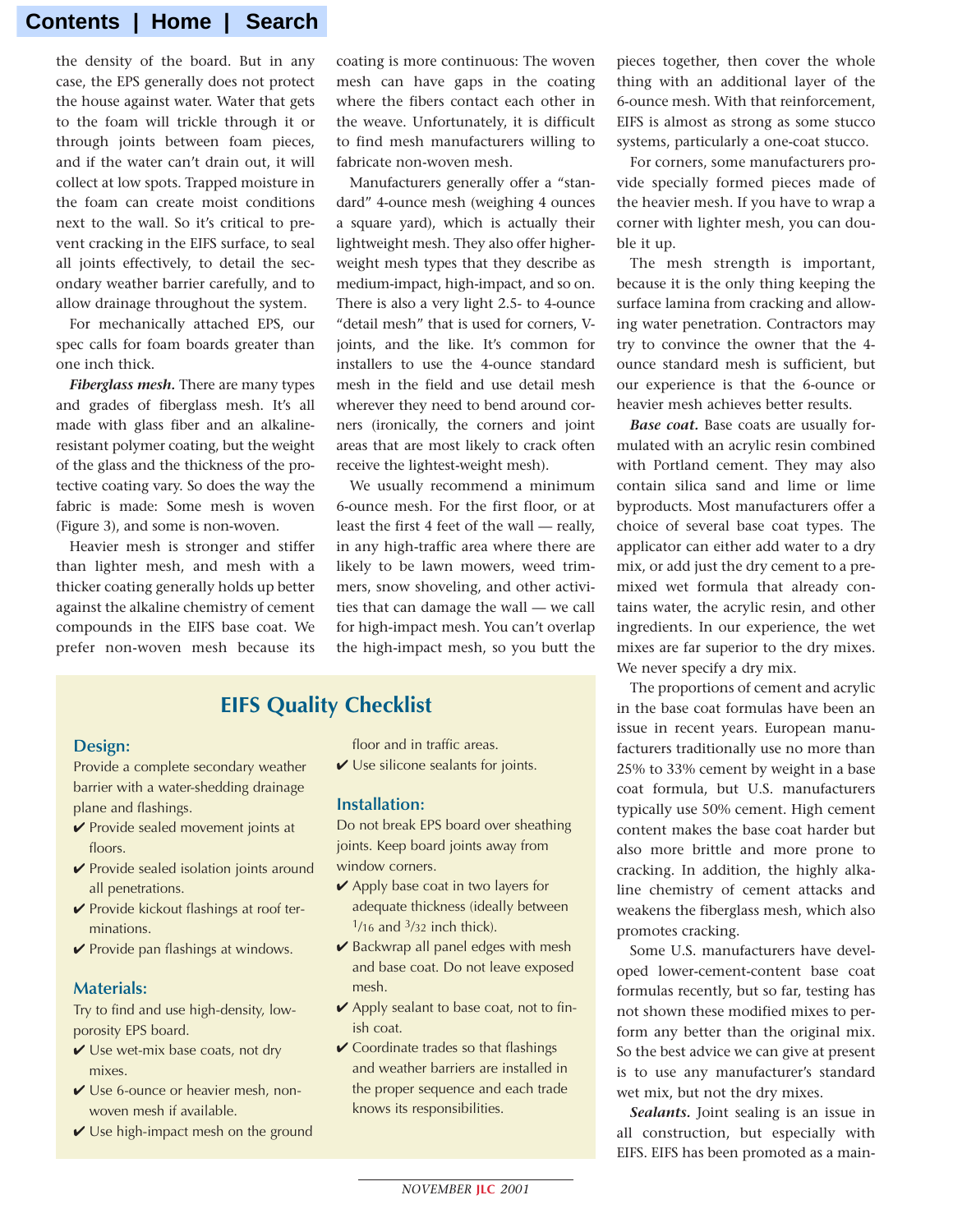tenance-free cladding, and it's true that the EIFS itself often doesn't need much maintenance. But sealant joints do need maintenance, and they usually don't get any. Building owners often don't notice when the sealants fail, and sometimes they just don't care enough to maintain them well.

But with EIFS, sealant joints are difficult to maintain even when someone does want to. To repair a caulk joint, you have to scrape it out or grind it back, and that can damage the EIFS surface.

So the bottom line is, you need to use a sealant that will last without a lot of maintenance. You can choose from sealants made with acrylic, polyurethane, polysulfide, or silicone. For several reasons, silicone is the best choice.

First of all, silicone has a service life many times longer than other sealants can expect. It's a stable mix that normally doesn't break down from ultraviolet rays in sunlight, and it will tend to retain its properties for decades to come. Silicone has been on the market for many years, and our company has rarely if ever seen it break down.

Second, silicone has better properties

to begin with. In particular, it's very flexible, and it stays flexible at cold temperatures. In very cold weather, the EIFS panels shrink, the joint has to enlarge, and the sealant has to flex; but urethane or acrylic sealants typically get hard in cold weather, while silicones remain flexible.

Silicones, unfortunately, tend to attract dust and dirt, and most silicone sealants can't be painted. On the other hand, you can get silicone sealants in colors to match just about any EIFS color coat or paint. Use 100% silicone sealants, not the "siliconized acrylic" varieties.

#### **Installation Concerns**

Materials are important, but most EIFS problems are caused by incorrect installation. The major manufacturers all have installation specifications, which we are generally comfortable with. They also offer installation details that over the years have gotten quite specific and comprehensive. When you do EIFS work, it's important to study those details carefully and follow directions conscientiously.

One common flaw is a base coat that is too thin and does not fully cover the mesh. In one broad survey of 80 buildings in 34 states (conducted in the 1980s), our company found that 92% of the current projects had base coats that were too thin. On projects up to three years old, only about 50% had thin base coats; and on projects between three and eight years old, about 40% had thin base coats. Basically, the more recent projects more commonly had thin base coats. Apparently, as the market became more competitive, people had stopped trying to apply the material according to the instructions. Contractors reduced the amount of material they applied in order to cut costs.

A base coat that is too thin will not properly resist water penetration or protect the reinforcing mesh. And if mesh is exposed to sun and rain, it will lose strength. Specs typically call for a base coat thickness of  $\frac{1}{16}$  inch (ours call for 3/32 inch). It's important to enforce the thickness requirement. However, a base coat that is too thick  $(5/16$  inch or more) has a tendency to crack because the lamina becomes too stiff.

We recommend applying the base coat in two layers (Figure 3): First apply a thin layer, and then partially embed the mesh in the wet coat; later apply a





**Figure 3.** Woven reinforcing mesh (top left) serves to stop the cement and acrylic base coat from cracking. A coating protects the mesh against the alkaline cement, but mesh may still be weakened by moisture and chemical attack. A worker trowels the mesh into the wet base coat (above). For good coverage, the authors recommend applying the base coat in two layers: one layer before troweling in the mesh, and a second layer immediately afterward. Exposed mesh (bottom left) tends to lose strength over time.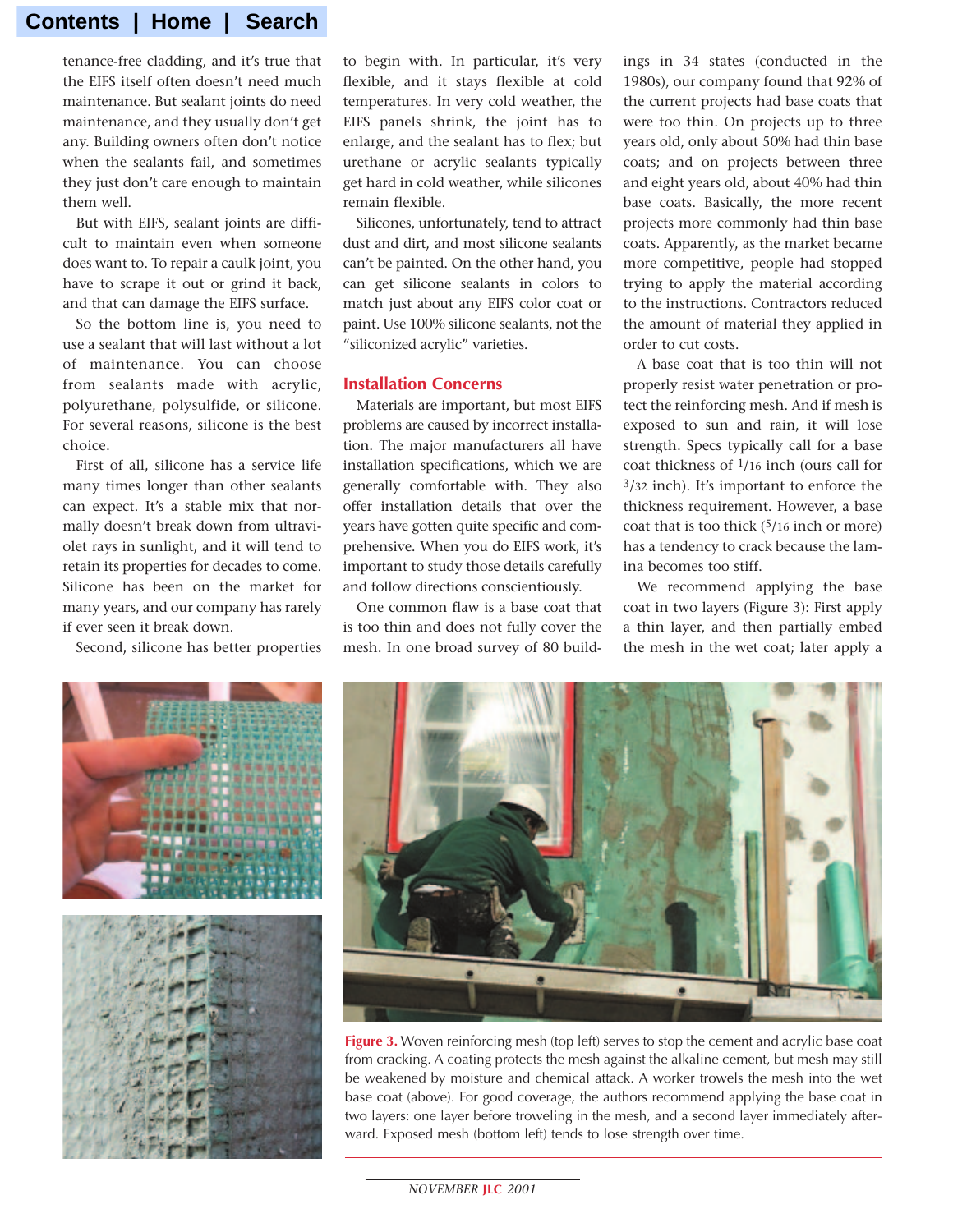second layer over the partially embedded mesh and trowel it smooth. The second layer fills in the pin holes in the first layer and covers the mesh well.

For an installer who is trying to do a good job — a nice smooth layer of adequate thickness — this two-step application is just about as fast as trying to get good coverage with a single layer, and you get a much better product. It's especially important at transitions and joints, because exposed mesh and poor coverage at those points will reduce the performance of sealant joints.

#### **Joints in the EIFS System**

Whether they're part of a drainage system or a barrier system, EIFS walls seldom leak in the middle. Most leaks occur at joints and transitions. In our extensive studies, more than 97% of all water damage was found under win-



**EIFS Movement Joint**

**Figure 4.** The EPS board in an EIFS system can buckle when floor framing shrinks, causing cracks in the surface lamina, unless a movement joint is built into the system. There should be a 3/4-inch gap between the sheathing and EPS board, located at or above the midline of the band joist. A strip of peel-and-stick membrane should lap over the drainage medium on the lower floor, and under the drainage medium on the upper floor. The expansion joint between EPS boards should be sealed with backer rod and silicone sealant.

dows; around decks; at wall-roof intersections; around penetrations for plumbing, electric, and the like; or at failed movement joints. Window leaks alone accounted for more than half the damage. Correctly installing and sealing all those joints will greatly reduce the amount of water intrusion.

*EPS board joints.* EIFS walls have a large number of naturally occurring joints where EPS board pieces butt together. Those board joints are covered with continuous base coat and reinforcing mesh, but they are a possible cracking point for reinforced laminas. Stresses are high at window corners, so don't break the EPS board at the edge of a window — instead, cut the window corner out of a continuous piece of board. Also, don't break the EPS board over a joint in the sheathing, and it's best not to break the sheathing itself at windows or other openings.

*Movement joints.* EIFS itself doesn't require many movement joints. Unlike traditional stucco, which needs a joint every 10 to 15 feet to allow for thermal expansion and contraction, EIFS can have a jointless run of 50 or 75 feet, so you seldom need expansion joints on an EIFS house.

However, EIFS does need joints



**Figure 5.** Window corners and narrow intersections between large wall sections are points of stress concentration where cracking may occur. If possible, the design should allow for isolation joints to relieve stress at such locations. In any case, the secondary weather barrier must provide protection for wall materials beneath the EIFS.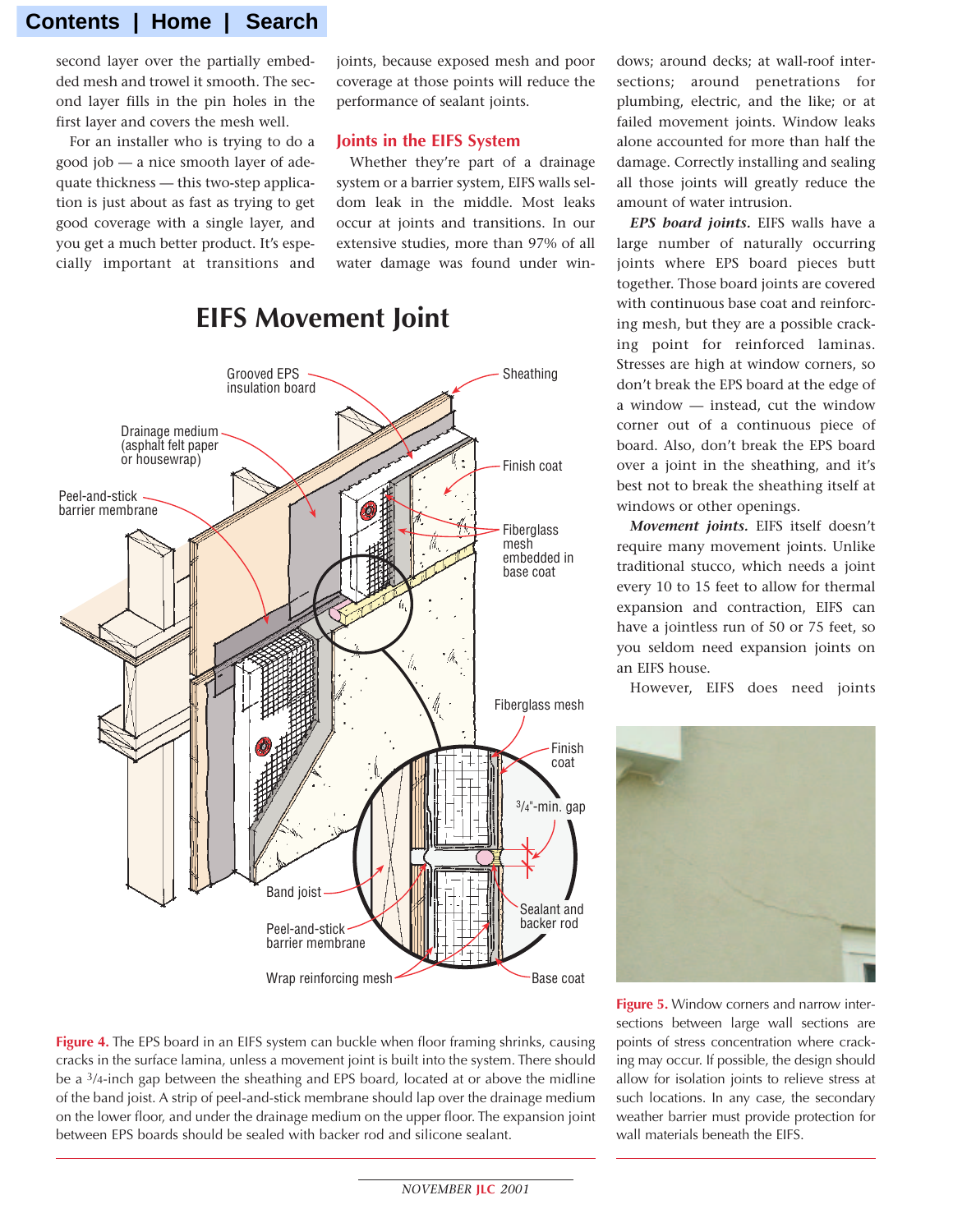between floors in wood-frame construction. The EIFS itself doesn't move, but the wall plates and band joists of woodframe houses develop significant crossgrain shrinkage. So an EIFS house should have a joint at every floor, as shown in Figure 4, to allow the EIFS to move instead of buckling or cracking.

The other thing we've found is that when two large EIFS panels connect at a narrow point, the resulting stress con-

install head flashing.

centration can cause cracking at the narrow section (Figure 5). At such locations, we like to install an expansion joint to allow wall areas to move independently.

*Window flashings and joints.* Wherever a window, a door, or an electrical or plumbing fixture interrupts the EIFS surface, a proper joint must be constructed. Create a caulked joint at the EIFS surface; beneath the caulked joint, integrate a reliable flashing into the secondary weather barrier.

Window leaks account for the majority of water damage in EIFS houses. The EIFS itself isn't usually leaking; instead, water is entering between the window and the EIFS, or the window itself is leaking water. The solution requires a window flashing that works, as well as a correctly detailed joint between the window and the EIFS wall.

On a lot of job sites, one subcontrac-

# **Flashing Window Openings**



**Figure 6.** Window openings must be effectively flashed in a way that lets the flashing be tied into building paper or housewrap that is applied after the window is set. The authors recommend covering the sill framing with a layer of peel-and-stick membrane, then placing a one-piece welded metal pan over the sill membrane. Next, side pieces of peel-and-stick can be installed to lap over the ends of the metal pan for a watertight assembly. The paper backing is left on the edges of the membrane, so that the membrane can later be sealed over the building paper or housewrap drainage plane used to cover the wall sheathing.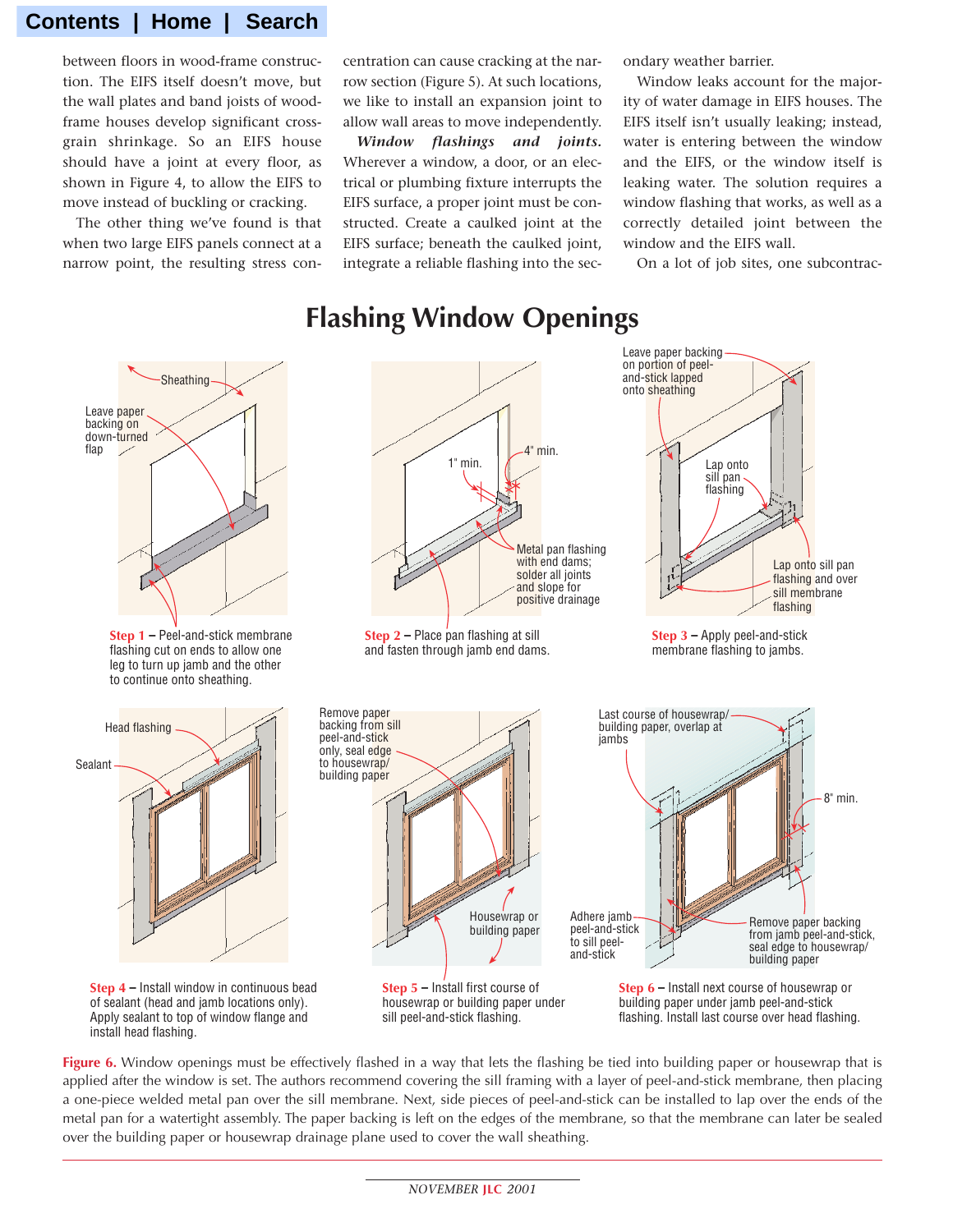tor installs the windows, and another installs the EIFS. The EIFS contractor usually puts up the building paper before attaching the foam board, but he can't flash the windows, because those get installed before he comes onto the job. So we devised a flashing detail for the window installer that allows the EIFS installer to tie the flashing into the building paper later (Figure 6, previous page). It uses strips of peel-and-stick flashing membrane for the bottom, sides, and top of the window, all tied into a soldered metal sill pan that is easily made to order by a metal shop. We leave the paper backing attached to the peel-and-stick at the sides and bottom of the window; that way, when the EIFS contractor attaches paper or other membrane to the building, he or she can seal the membrane over the barrier for a watertight assembly.

The EIFS is then installed over the drainage material, and the joint between window and EIFS must be sealed (Figure 7). Surprisingly, on many houses we investigate, none of the joints have any sealant at all. Typically, the owner didn't want the look of the sealant, and the contractor didn't think sealant was needed. On jobs we supervise, we explain to the owner that a well-sealed joint is a requirement to prevent a costly failure, and we detail one joint for them so they can see how it looks. Generally, once they understand the risks, they'll agree that the appearance is acceptable for the sake of performance.

A proper joint needs to have a suffi-

**Figure 7.** This joint between the EIFS and the brick-mold window casing should be sealed with backer rod and silicone sealant. Apply sealant to the base coat before the finish coat is applied. Be aware that many windows allow water to pass between the casing and the sill or jamb, so that surface joint sealing provides only partial protection. To protect the sheathing and framing, the secondary weather barrier and window flashing must be in place beneath the EIFS and the window.

cient gap, with backing and sealant. The rule of thumb is that the joint space should be four times the anticipated movement — so, if you expect  $\frac{1}{8}$  inch of movement, you would need a 1/2-inch gap so that the sealant would be able to flex. At windows, most manufacturers call for a  $1/2$ -inch gap in their written specs. In practice, however, there isn't much movement at window joints, and a 3/8-inch joint is often sufficient.

As important as the gap size is the quality of the surface. Sealant has to be applied to the base coat, not the finish coat, because in moist conditions, the finish coat itself will often suffer cohesive failure and come apart under stress, allowing the joint to open up. Also, the base coat has to be thick enough to fully cover the mesh — a big reason to apply the base coat in two layers, especially at panel edges.

Behind every sealant joint, there must be backer rod. This lets the sealant stretch between the sides of the opening without sticking to the back.

Penetrations such as hose bibbs and electrical boxes should be sealed just as thoroughly as windows, with a flashing tied into the drainage plane, as well as a surface seal where the EIFS meets the attached element (Figure 8).

*Aesthetic joints.* When the finish coat is being applied, the installer has to run it continuously, keeping a wet edge; if the coat dries out in the middle of the process, there will be a visible cold joint. You can't run the finish more than a limited amount of square feet before it dries out, so the installers cut a V-groove



in the foam as a stopping point. This "aesthetic joint" lets the installer work within a manageable area without causing cold joints.

Aesthetic joints can't occur at an EPS board joint — they can cross a board joint, but not line up with it. Also, the aesthetic joint can't be routed too deep, or it will cause a crack. At least a 3/4-inch thickness of EPS board has to remain when the joint is made.

Aesthetic joints are coated with base coat and reinforced with standard or lightweight detail mesh. The process requires care: The installer should use a specialty trowel to embed the mesh, because standard trowels may cut the mesh.

#### **To EIFS or Not to EIFS?**

When people ask us, "Should we use EIFS on our building?" it always makes us stop and think. It's important to distinguish between barrier EIFS and drainage EIFS. Our company uses both, and we're comfortable with the risks. However, we are experts in the system, and even we have to work to avoid problems. We know what the materials issues are, but not every product in the market has been thoroughly tested. We also know what the problems with details and installation are, but we can't be on every side of the building 24 hours a day to make sure every task is done right. The fact is, barrier EIFS can be troublesome. If you don't understand it well, and if you aren't extremely careful, you are risking problems. Drainage EIFS, on the other hand, can be as reliable as traditional claddings — it all depends on how well the secondary weather barrier is installed.

In fact, that secondary weather barrier is critical under almost any kind of siding. Our company has gotten a lot of calls on moisture and rot problems under traditional stucco. We've also investigated houses with wood siding in the same parts of the country that were hit by widespread EIFS failures, and found the exact same kinds of destructive water damage.

Anyplace where buildings see rain especially heavy, wind-driven rain — it